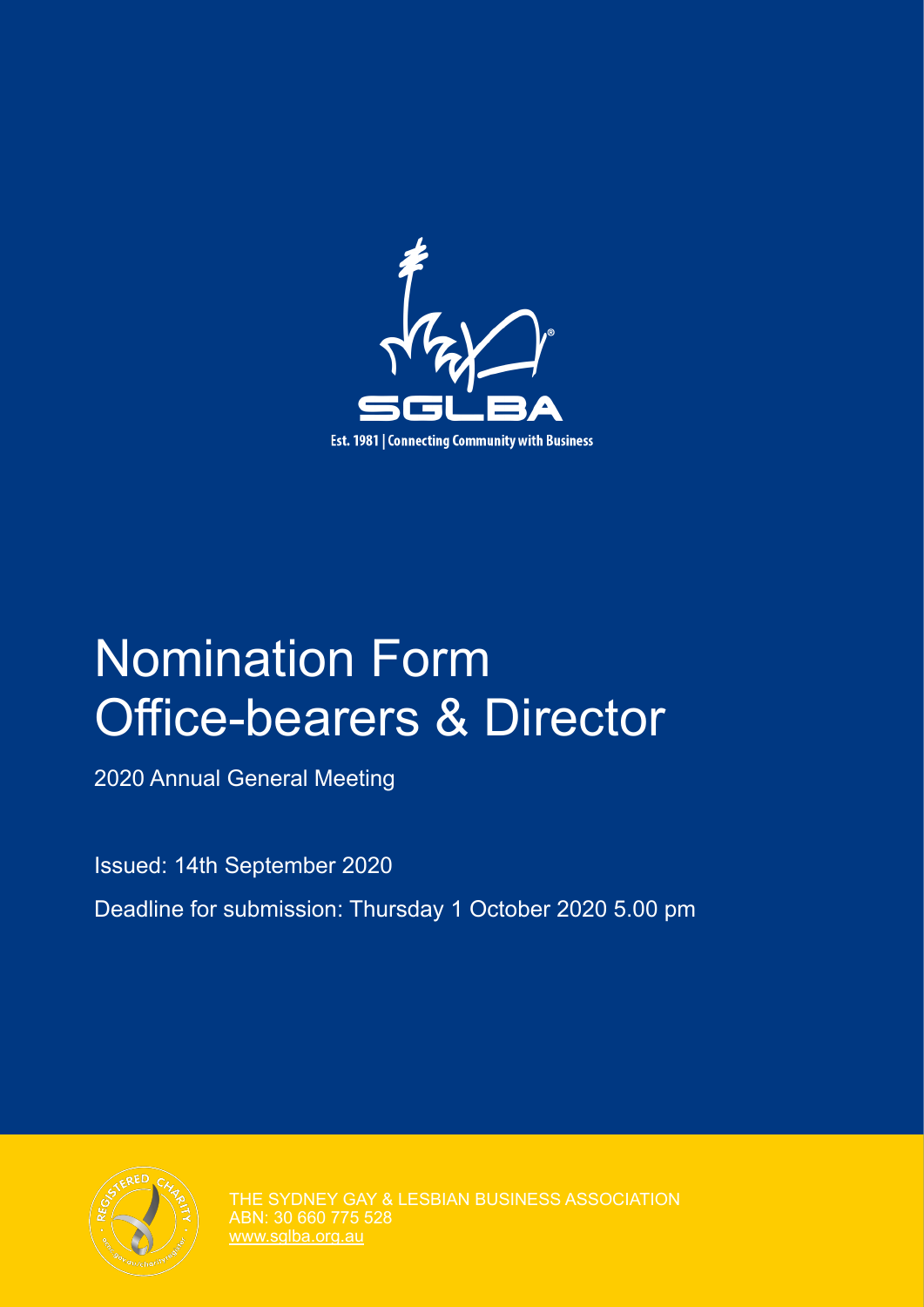## **NOMINATION FORM**

## **SGLBA 2020 Annual General Meeting**

Directors and office-bearers are elected for one (1) year terms and to stand for office Directors must be financial members of the Association.

In accordance with Clause 16.2 of the Constitution of the Association, the following is the procedure for the nomination of Directors:

Nominations must be:

- (a) in writing on the prescribed form (if any);
- (b) signed by any two persons from one or more of the following categories:
	- (i) Individual Members;
	- (ii) Life Members;
	- (iii) Delegates of Organisation Members;
- (c) certified by the nominee expressing their willingness to accept the position for
- which they are nominated; and
- $(d)$  delivered to the Secretary not less than 28 days before the date fixed for the
- holding of the Annual General Meeting.

The Annual General Meeting at which the election of Directors will occur will take place at 6.30pm on Thursday 29 October 2020 via Zoom teleconferencing

All nomination forms must be in writing and must be received by the Corporate Governance Director by 5.00 pm, Thursday 1 October 2019 being 28 days prior to the AGM.

Nominations can be posted to:

**Corporate Governance Director SGLBA** Inc. **PO Box 394 DARLINGHURST NSW 1300** 

or scan and email to governance@sglba.org.au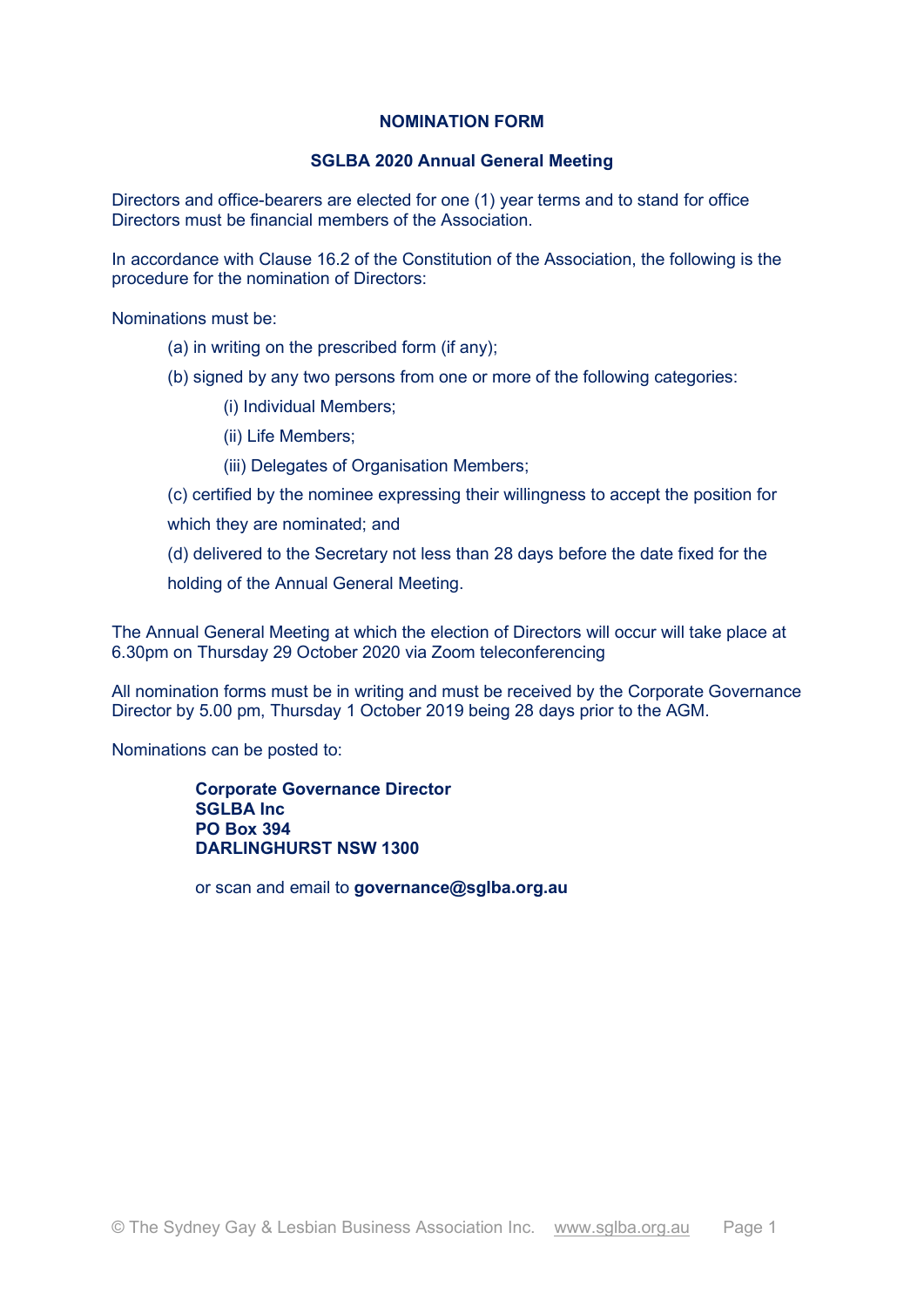### **NOMINATION FORM - NOMINEE**

## **SGLBA 2020 Annual General Meeting**

Directorship of the SGLBA is twelve (12) months in duration. Upon receipt of your nomination, we will contact you to ensure you are familiar with the obligations and requirements associated with such a role.

#### **Nominee to complete**

I, **BBBBBBBBBBBBBBBBBBBBBBBBBBBBBBBBBBBBBBBBBBBBBBBBBBBBBBBB** wish to nominate for election to the Board of Directors of the SGLBA . I would like to nominate for the following positions [please circle all that apply]<sup>1</sup>:

- **•** President
- Vice-President
- Secretary
- Treasurer
- Elected Director (one of up to six positions available<sup>2</sup>)

Please provide a short paragraph about yourself for presentation to the AGM (50-100 words) should election for the position you have nominated for be required. You should discuss the skills you would bring to the team, why you think you would make an effective board member and what contribution you could make, and any past experience you have had working for volunteer / community organisations.

 $\_$  $\_$  $\_$  , and the set of the set of the set of the set of the set of the set of the set of the set of the set of the set of the set of the set of the set of the set of the set of the set of the set of the set of the set of th  $\_$  $\_$  $\_$  , and the set of the set of the set of the set of the set of the set of the set of the set of the set of the set of the set of the set of the set of the set of the set of the set of the set of the set of the set of th

Please sign below to certify that you are willing to accept the position for which you are nominated (if elected) and that you have considered the relevant commitment required to make a positive contribution to the Association.

| Signed: | Dated: |
|---------|--------|
|---------|--------|

<sup>1</sup> Please note you cannot hold the office of both President and Vice-President concurrently.

<sup>2</sup> The portfolios assigned to Directors, other than those occupied by the office-bearers, are subject to variation from term to term. These are usually determined by the needs of the Board at the time and skill sets of the successful candidates. They are decided at the first Board meeting following the AGM.